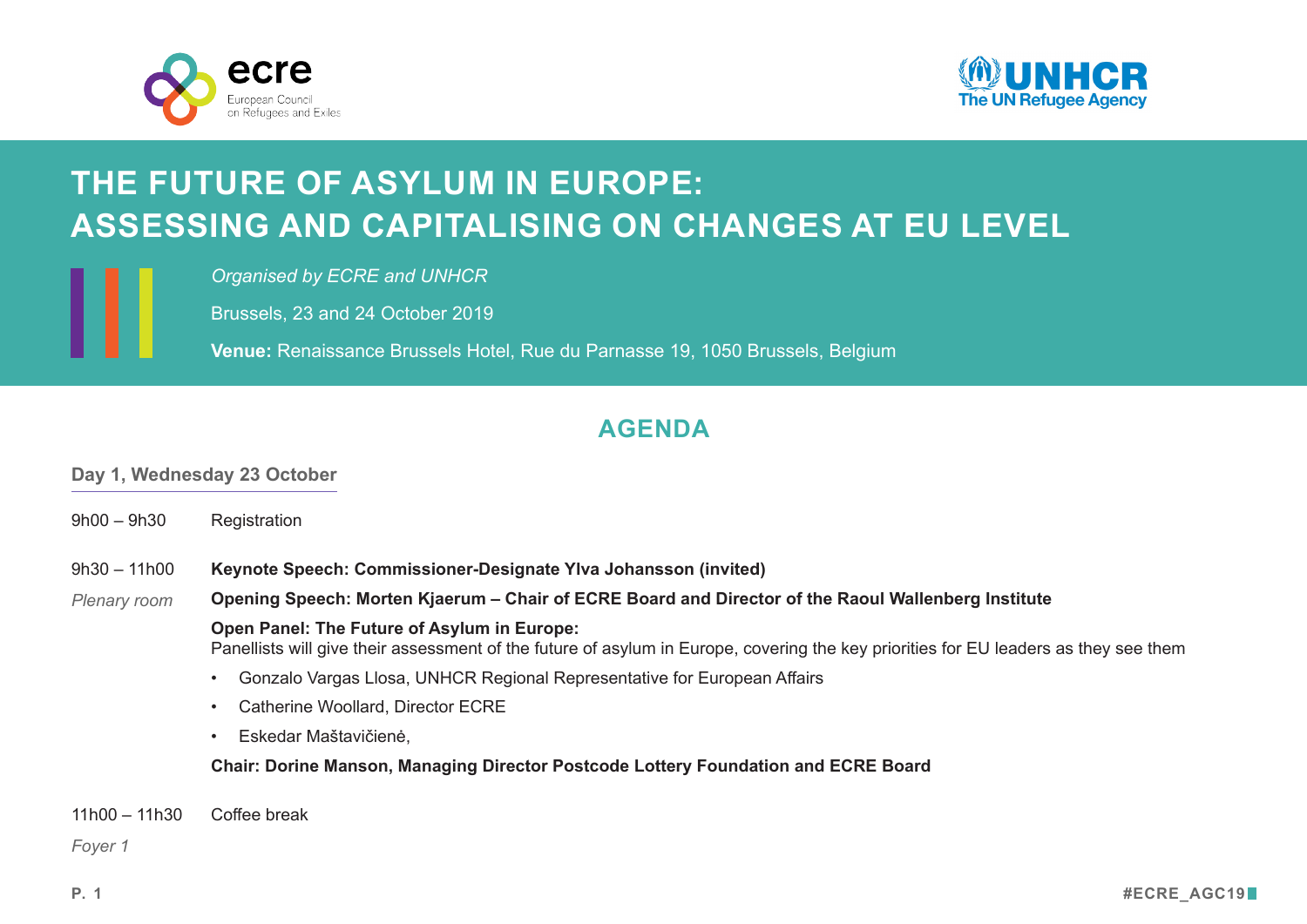



*rooms*

*Workshop* **Workshops: Interactive workshops will bring together experts on the topics to assess EU changes and propose action** 

 $11h30 - 13h30$ 

#### WORKSHOP 1

**Changing the** Narrative – Building a welcoming Europe

**---**

Room: Copenhagen/ Essen/Warsaw

*Led by JRS Europe* 

Maeve Patterson, **UNHCR** 

Eef Heylighen, Flemish Refugee Action

Laura Corrado, Directorate General Migration and Home Affairs, European **Commission** 

Anila Noor and Shaza Alrihawi, Global Refugee-led Network

**Facilitator** Claudia Bonamini, JRS Europe

#### WORKSHOP 2

EU Funding: **Incentivising** resettlement and relocation?

Room: Plenary

**Speakers** Rachel Westerby, **Consultant** 

Faustine Masson, Project coordinator, Migration Unit, Interministerial Delegation on Access to Housing (DIHAL), France

Matthjis Korzilius,

DG Home, European **Commission** 

**Co-Chairs**

Daphné Bouteillet-Paquet, ECRE

Nathalie Springuel, UNHCR

#### WORKSHOP 3

An Agreement on Disembarkation?

Room: Madrid

*In cooperation with ReSOMA*

**Speakers** Kahin Ismail, Representative, UNHCR Malta

Roberto Cortinovis, Centre for European Policy Studies (CEPS)

Karl Kopp, PRO ASYL

Corina Drousiotou, Cyprus Refugee Council

**Facilitator** Morten Kjaerum, Raoul Wallenberg Institute

#### WORKSHOP 4

Inclusion in the Labour Market: Spreading good practice

#### Room: Lisbon

**Julie Bodson, Duo for a J**ob, Belgium

Kinan Halal, Novare Potential, Sweden

**Discussion** 

Violette Debarbouille, Action Emploi Refugiés, **France** 

Nuria Diez Guardia, DG Home, European Commission,

David Manicom, UNHCR Special Advisor

**Discussion** 

**Facilitator**  Giacomo Manca, ECRE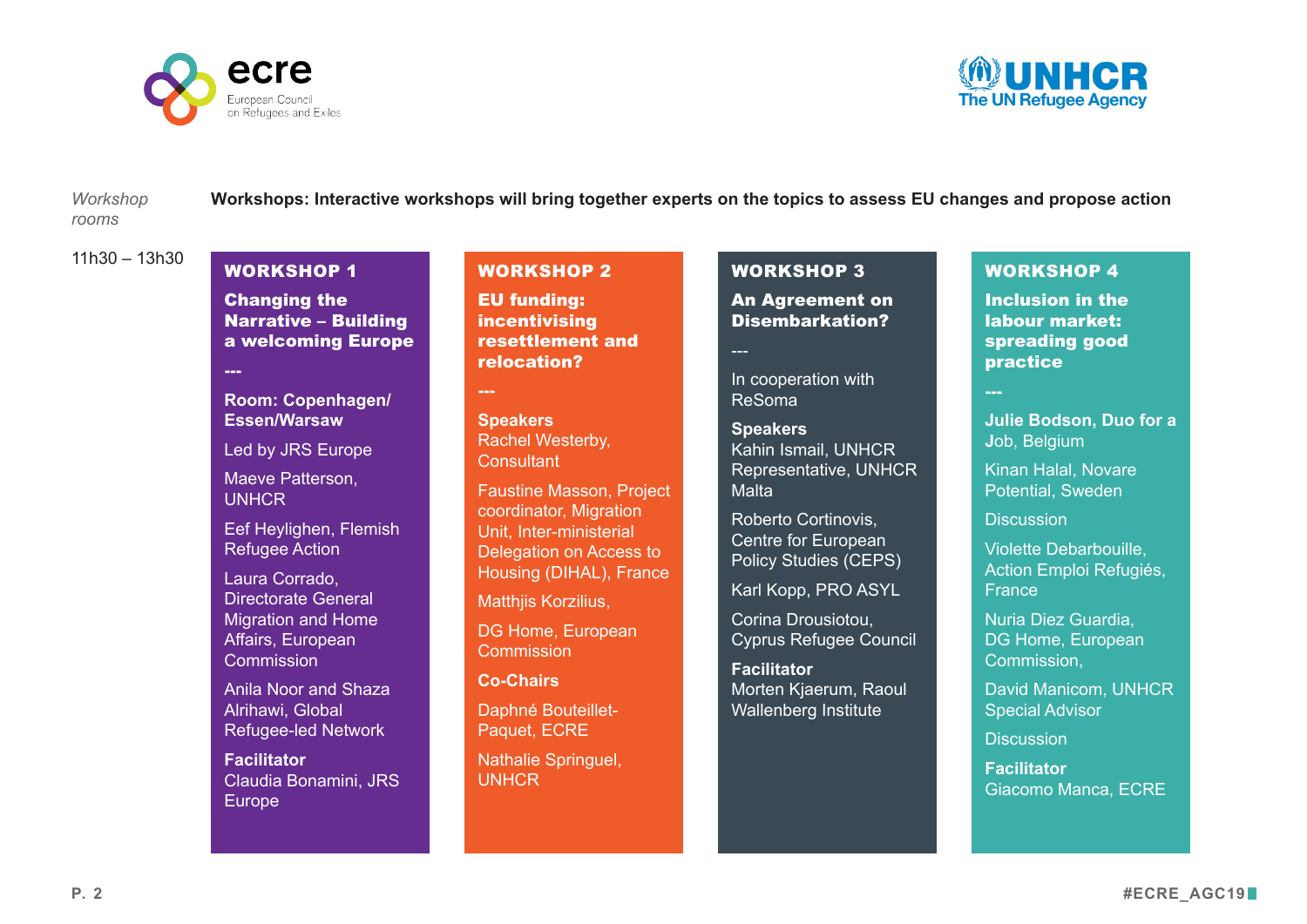



**Lunch** 13h00 – 14h00

 $14h00 - 16h00$ 

### WORKSHOP 5

EU Asylum Law: Reform or Compliance?

**---**

#### **Room:**

**Speakers**  Bori Szegeti, DG Home, European Commission

Nanda Kellij, JHA Counsellor, Permanent Representation of the Netherlands

Alexandra Embiricos, UNHCR RREUA

Ahmed Abu Sen, Vluchtelingenwerk Vlaanderen

Minos Mouzourakis, **ECRE** 

**Facilitator** Lisa Doyle, British Refugee Council and ECRE Board

#### WORKSHOP 6

EU Return Policy and Practice: Planning civil society's response

#### **Room:**

Open discussion format

Comments Alexander de Chalus, UNHCR, RREUA

**Facilitator** Claire Rimmer Quaid, ECRE

#### WORKSHOP 7

Limiting the Use of Detention in the Common European Asylum System

Room: Copenhagen/ Essen/Warsaw

*Led by Red Cross*

Mariana Stoyanova, Bulgarian Red Cross

Margareta Diordiević, DG Home, European **Commission** 

Oreeditse Florah Mpanye, Voices Network

Stefan Maier, UNHCR **RREUA** 

**Facilitator** Alexandra Segenstedt, Swedish Red Cross

#### WORKSHOP 8

Implementing the GCR in and by Europe – Focus on increasing resettlement and complementary pathways

Room: Plenary

Lena Donner, IRC

Desislava Ivanova, UNHCR RREUA

Leïla Bodeux, Caritas Europa

Erwan Marteil, DG DEVCO, European **Commission** 

**Chai**r Reshad Jalali, ECRE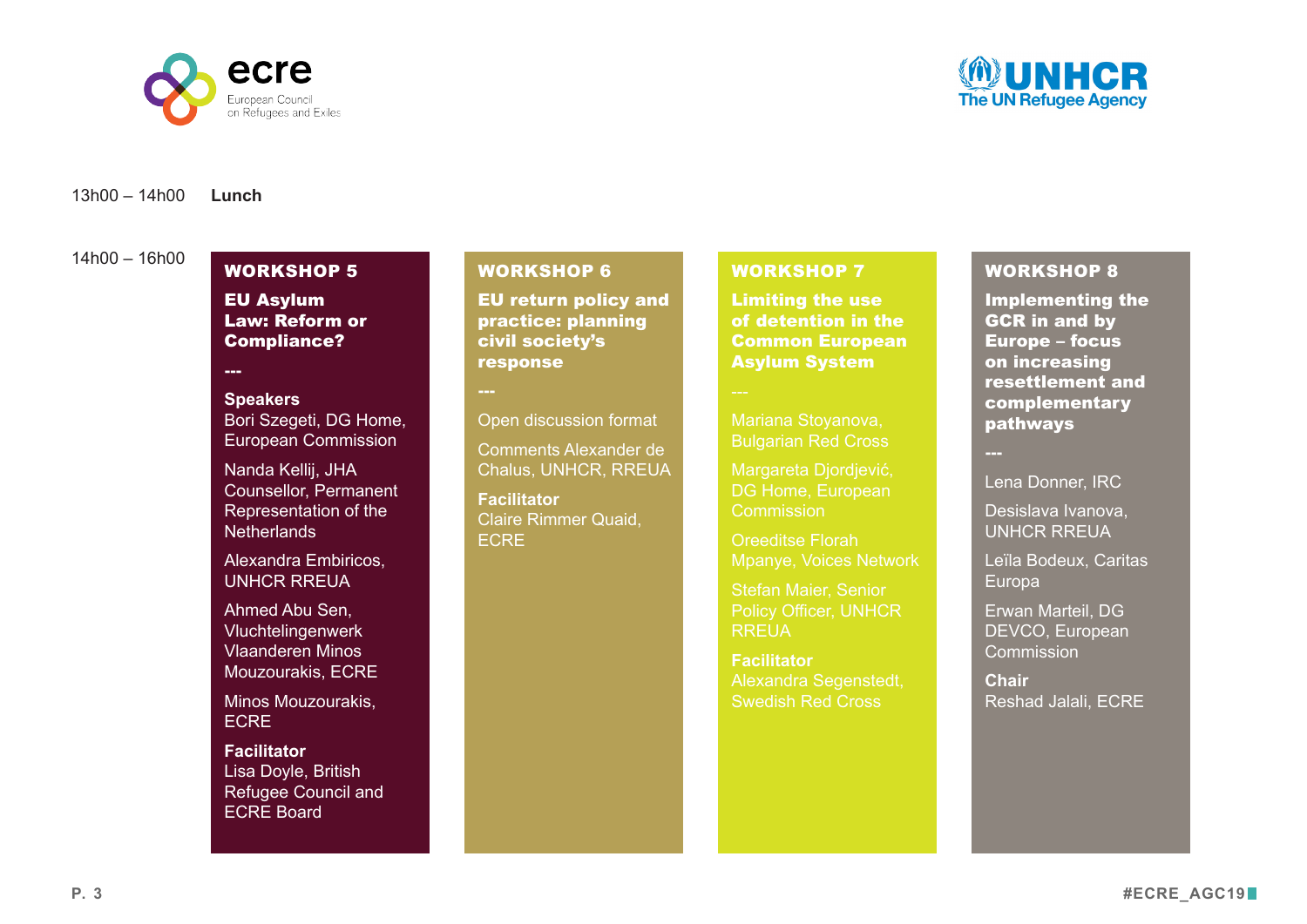



#### 16h00 – 16h30 **Coffee break**

#### 16h30 – 18h00 **Plenary discussion: INFLUENCING the EU: more of the same from civil society?**

Abdeluheb Choho, Director, Dutch Council for Refugees Masooma Torfa, Co-Founder and Board Member, Female Fellows Stefan Maier, Senior Policy Officer, UNHCR RREUA *Plenary room* 

#### **Moderator**

Morten Kjaerum, Director Raoul Wallenberg Institute and Chair of ECRE Board

#### 19h00 – 22h00 **Reception hosted by ECRE and UNHCR**

Museum of Natural Sciences, Vautier Street 29, 1000 Brussels

#### **Day 2, Thursday 24 October**

**(FOR ECRE MEMBERS ONLY)**

#### 10h00 – 12h30 **Regional meetings (for ECRE regional groupings)**

#### **• Central Europe**

(Austria, Belarus, Czech Republic, Germany, Hungary, Poland, Slovakia, Slovenia, Switzerland, Ukraine) Karl Kopp, Pro-Asyl and ECRE Board Regional Representative Central Europe Lisbon Room

#### **• Mediterranean**

(Cyprus, France, Greece, Italy, Malta, Portugal, Spain, Turkey) Yagoub Kibeida, Mosaico and ECRE Board Regional Representative Mediterranean Copenhagen/Essen/Warsaw room